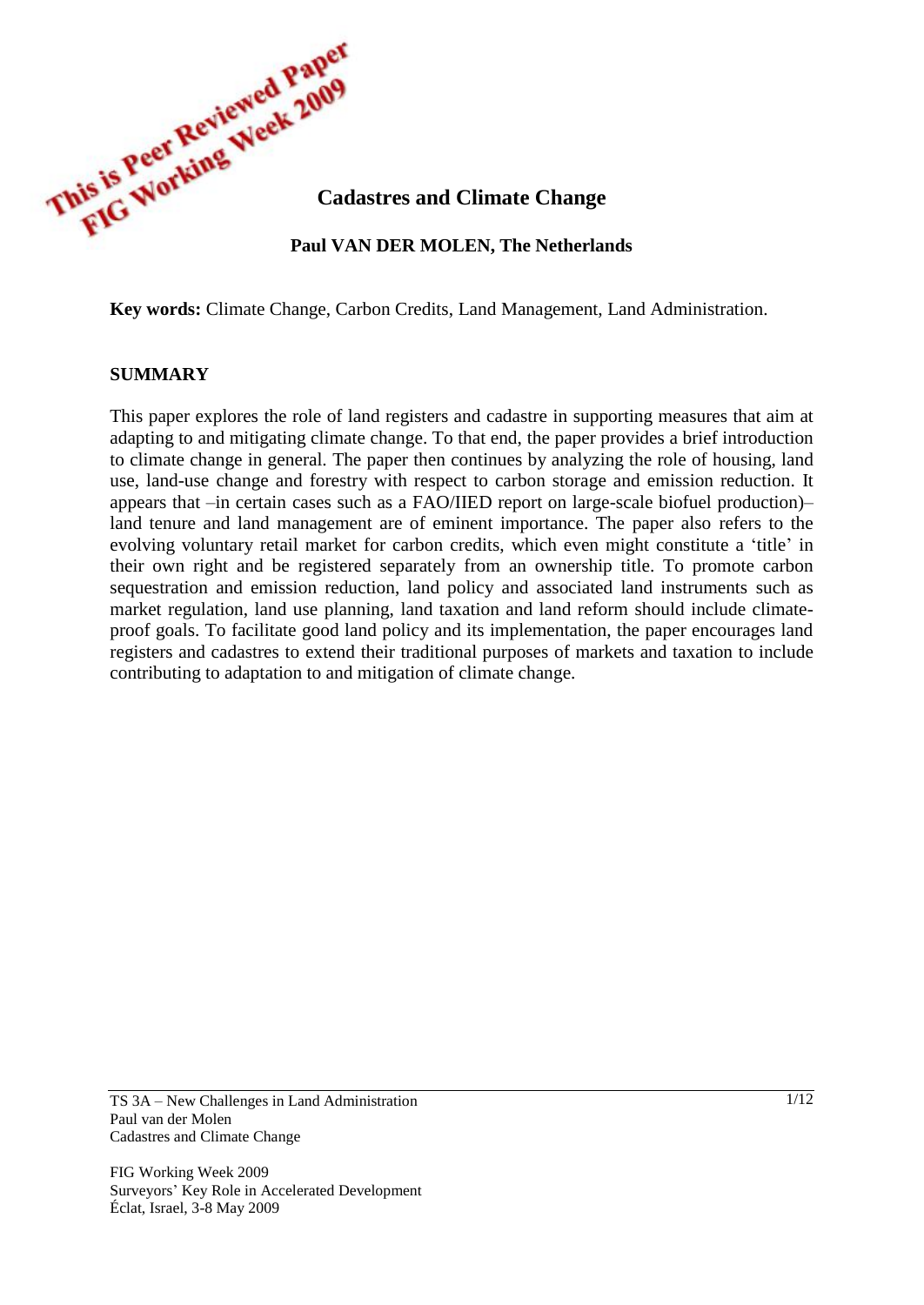# **Cadastres and Climate Change**

## **Paul VAN DER MOLEN, The Netherlands**

#### 1. **INTRODUCTION**

As climate change affects the livelihoods of people on earth, it is most likely that land and houses will play a role in adapting to and mitigating climate change. This paper first aims to use desk research to identify the role of land and houses. Then, the elements of such adaptation and mitigation are explored, to identify the role of land owners, land users and land managers (using policy reports and scientific literature). Finally, based on the author's earlier papers (see [www.oicrf.org\)](http://www.oicrf.org/), some explorative research is pursued to identify the role of land registers and cadastres in adapting to and mitigating climate change. As far as the author is aware, this area still represents a wide gap in our knowledge.

### **2. CLIMATE CHANGE IN GENERAL**

The regular Synthesis Reports of the Intergovernmental Panel on Climate Change (IPCC) provide observations and analyses concerning (a) changes in climate regardless of their causes, (b) an assessment of such causes and (c) a projection of future climate change.

The latest report (2007) states that the fact that the climate system is warming is 'unequivocal: as is now evident from observations of increases in global average air and ocean temperatures, widespread melting of snow and ice, and the rising of the global average sea level'. As a rough estimate, this could result in more precipitation in the north, more droughts in the south, fewer cold days, more hot days, heat waves and higher sea levels. As a secondary effect, the IPCC expects many natural systems to be affected, such as glacial lakes, early spring events, bird migration, and shifts in plant and animal species towards the polar regions, salinity and earlier greening of vegetation. Various scenarios show the impact on human systems such as crop productivity, coastal zones, flood plains, health, industry and settlements prone to extreme weather events and drought.

More specifically, Africa is expected to be exposed to increased water stress, reduced rain-fed agriculture, affected low-lying coastal areas and diminished access to food. Asia is expected to suffer from decreased availability of fresh water, higher risk for delta areas and pressure on natural resources. Europe is expected to be faced with floods and erosion, glacier retreat, reduced availability of water, worse weather conditions in the south, and increased health risks because of heat waves and wildfires. The Americas are expected to be prone to gradual replacement of tropical forests by savannah, loss of biodiversity, decreased livestock and crop production, less precipitation, heat waves in the north and increased rain-fed agriculture. Cereal productivity is expected to increase at mid and high latitudes and to decrease in lower latitudes, which has a negative impact on food security and the livelihoods of small farmers and fisheries.

TS 3A – New Challenges in Land Administration Paul van der Molen Cadastres and Climate Change

FIG Working Week 2009 Surveyors' Key Role in Accelerated Development Éclat, Israel, 3-8 May 2009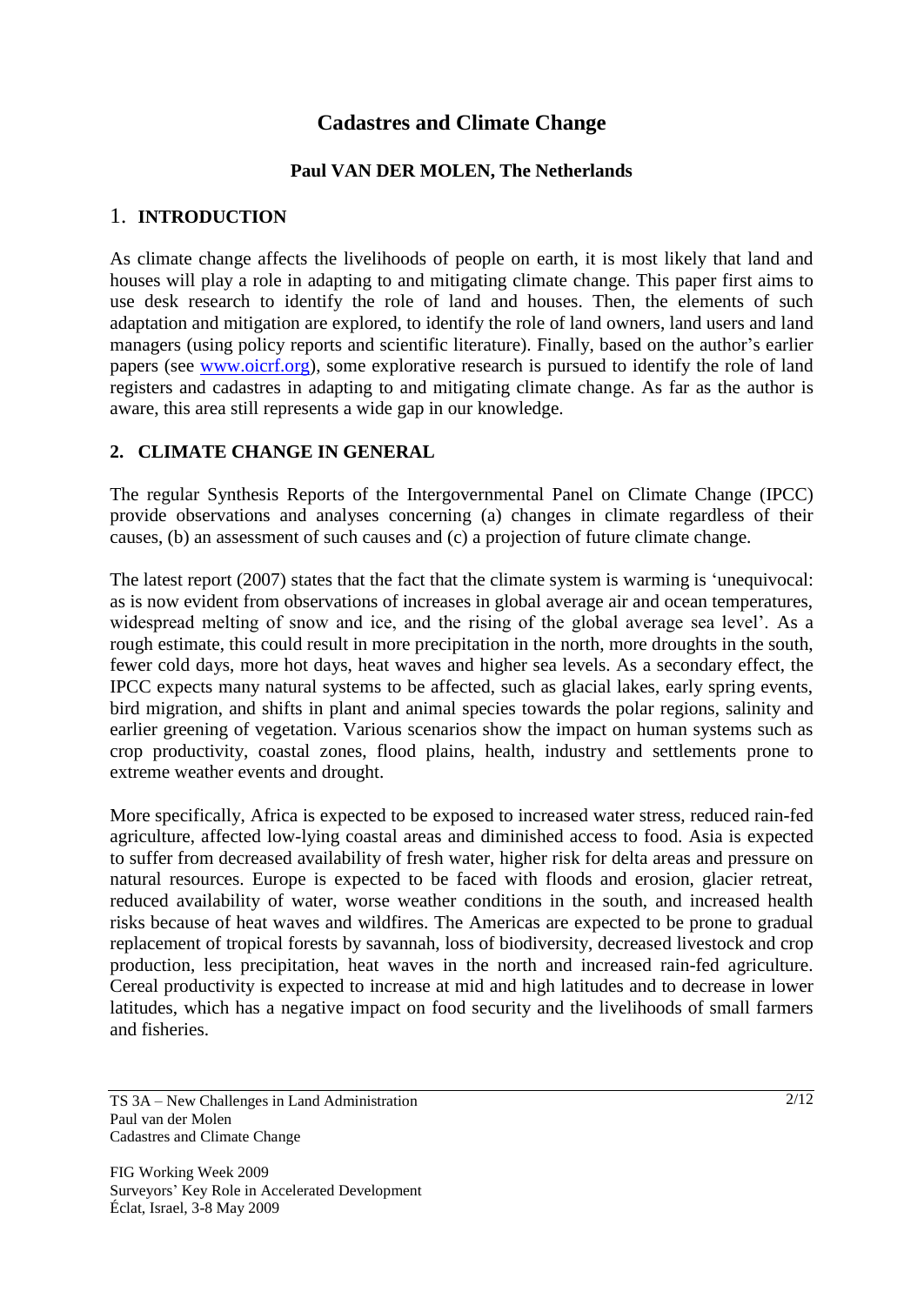The drivers for climate change appear to be both natural and anthropogenic. One example of a natural driver is solar radiation. Anthropogenic drivers include greenhouse gas emissions from human activities. The IPCC reports that the global increase of carbon dioxide (CO2) is due to fossil fuel use and changes in land use. Global increases in methane levels (CH4) are very likely due to agriculture and fossil fuel combustion. The increase in nitrous oxide (N2O) is primarily due to agriculture.

A special report published by the IPCC (2000) discusses how different land use and forestry activities affect carbon stocks and greenhouse gas emissions. Carbon is retained in live biomass, in organic matter and in the soil. When human interventions lead to changes in live biomass, land use and forestry, the carbon stock also changes, which in turn influences the global carbon cycle. For example, the report reveals that substantial amounts of carbon have been released when forests were cleared. Greenhouse gas emissions occur as a result of restoration of wetlands, biomass burning and fossil fuel combustion, intensive tillage, fertilization of lands and forests, rice cultivation and enteric fermentation.

## **3. KYOTO PROTOCOL**

In Article 3.1 of the Kyoto Protocol, parties agreed to limit and reduce their greenhouse gas emissions between 2008 and 2012. Furthermore, countries that signed the Protocol can use afforestation, reforestation and deforestation as potential contributors to the reduction of emissions (Article 3.3). The same counts explicitly for measures regarding land use, land-use change and forestry (Article 3.7). This aspect is where we find the link to discuss the role of cadastres in climate change, as managing lands and forests requires an active land policy, instruments to implement such policy, and land tools to facilitate government intervention in private and public rights to land and housing.

## **4. ROLE OF LAND USE, LAND-USE CHANGE AND LAND MANAGEMENT**

The UN Food and Agriculture Organization (FAO) states in its publication 'Climate Change and Food Production' (2008) that sustainable agricultural production plays a role in adapting to and mitigating the impact of climate change, because (a) agriculture is an important emitter of greenhouse gases, (b) has the highest potential for reducing emissions through carbon stocks and (c) is the sector that is most affected by climate change. FAO is well aware that expanding biofuel production is likely to lead to greater competition for access to land. This requires sound land tenure policies and land-use planning; otherwise, the livelihood of farmers, pastoralists, fishermen and forest dwellers without formal land tenure rights will be at risk. Greater land tenure security is conditional to applying various mitigation and adaptation measures.

A study by the International Institute for Environment and Development (IIED, 2008) elaborates the relation between the two, revealing that accelerating expansion of bio-ethanol and bio-diesel production might offer opportunities for small-scale farmers by revitalizing land use in rural areas and increasing both yields and incomes. However, both would depend on land tenure security. Large-scale biofuel production also might provide employment, skills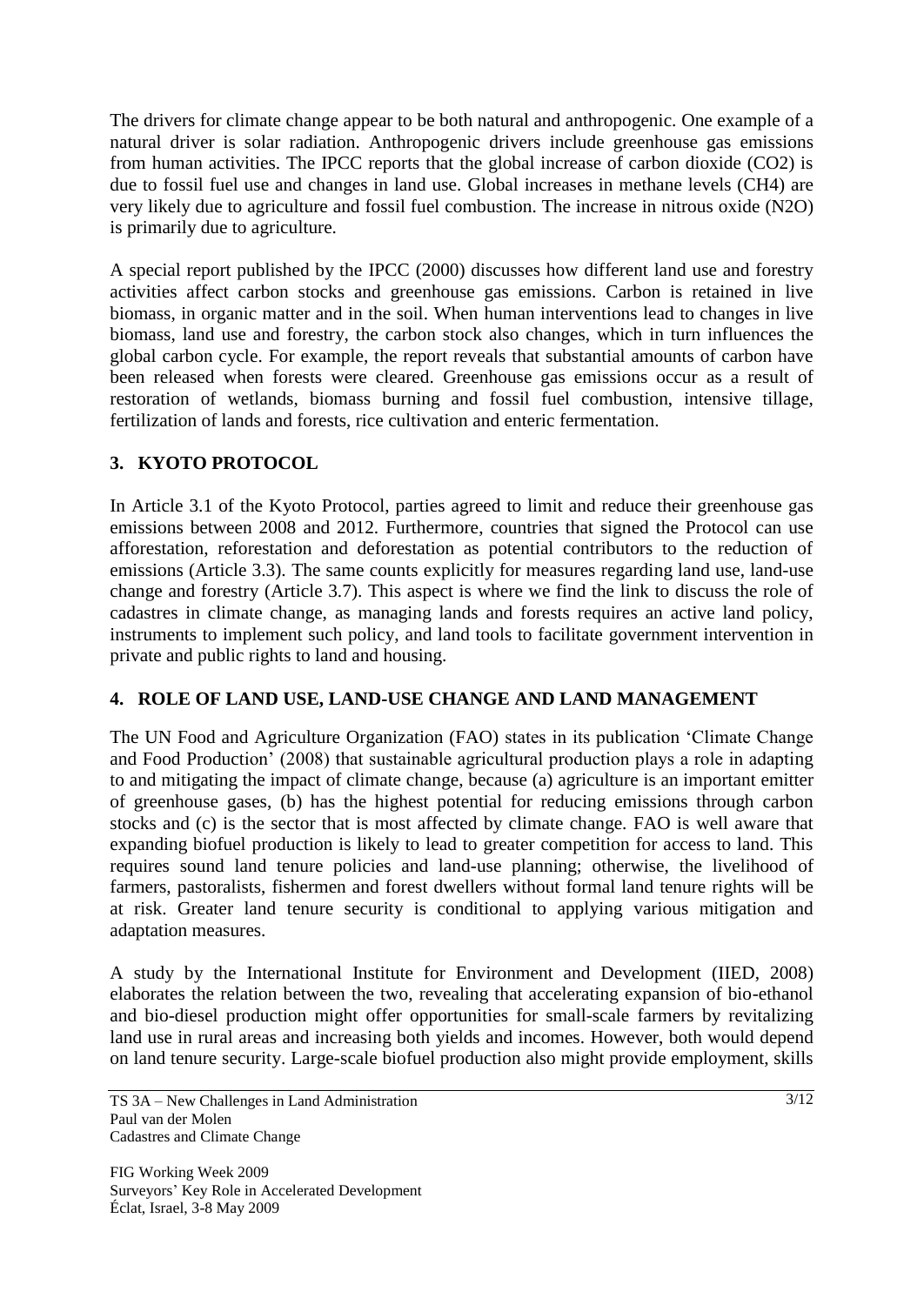development and secondary industry, creating potential for long-term poverty reduction. To achieve such results, the IIED advises establishing land policy frameworks that give clearer definitions of concepts of idle, under-utilized, barren, unproductive, degraded, abandoned and marginal lands, in order to avoid land allocation to large-scale biofuel industries to the disadvantage of local livelihoods. Existing land tenure patterns should be recognized and implemented within a broader circumstance of taxation, subsidies, markets and trade.

Research (e.g. Rothamsted, 2005) demonstrates that sound land management results in lower greenhouse gas emissions from all links in the food chain, provides carbon sequestration in soil and vegetation, and replaces fossil fuels with renewable bio-energy crops. Pfister et al. (2004) discuss the relations between climate change, land-use change and run-off predictions in the Rhine and Meuse river basins. The research concerns the influence that changes in land use had on the hydrological subsystem, which interacts with the climate system. They found that 'in general field drainage, wetland loss and urbanization result in more rapid downstream transmission of flood waves and less floodplain storage'. There was no evidence that land-use changes affected flood frequency and flood magnitude. Whether changes in the hydrology of the Rhine and Meuse were more strongly influenced by climate change than by land-use change appeared to be difficult to say.

Similarly, Juckem et al. (2008) investigate the effect of land-use change in the 'driftless area' in Wisconsin. Although increased precipitation was significantly higher than in other watershed areas, they argue that the changes were likely linked to changes in the soil properties as a result of agricultural land management practices.

Research by Eve et al. (2002) explains the background behind removing CO2 from the climate by growing plants which are able to store organic carbon in the soil. The paper shows that 'under the US Conservation Reserve Program about 13 million hectares of highly erodable croplands were taken out of agricultural production by converting them, by planting it back to grass or trees. Because then the soil is not disturbed and biomass is not removed: the soils have shown an increase in carbon storage. Also, adopting reduced tillage resulted in increased soil carbon storage because the soil is less disturbed, even more for no-till-at-all land use'

Fertilization by using organic manure also enhances carbon storage in the soil, because of both the carbon content of the manure and the increase in biomass production. Eve's paper concludes that 'there is a net effect of land use and management changes on agricultural lands resulting in an increase of soil carbon storage'.

Cowie et al. (2007) sees potential synergies between existing multilateral environmental agreements and the implementation of land-use change and land management to adapt to and mitigate climate change. The basic idea is that land-use change and land management can be used to increase the terrestrial carbon pool, which at the same time contributes to the Biodiversity Convention (CBD) and the Desertification Convention (UNCCD). Measures taken into account in this study include 'conversion from conventional cropping to reduced tillage, manure, rotation, irrigation, biocrops, plantation, new forests, which appear to impact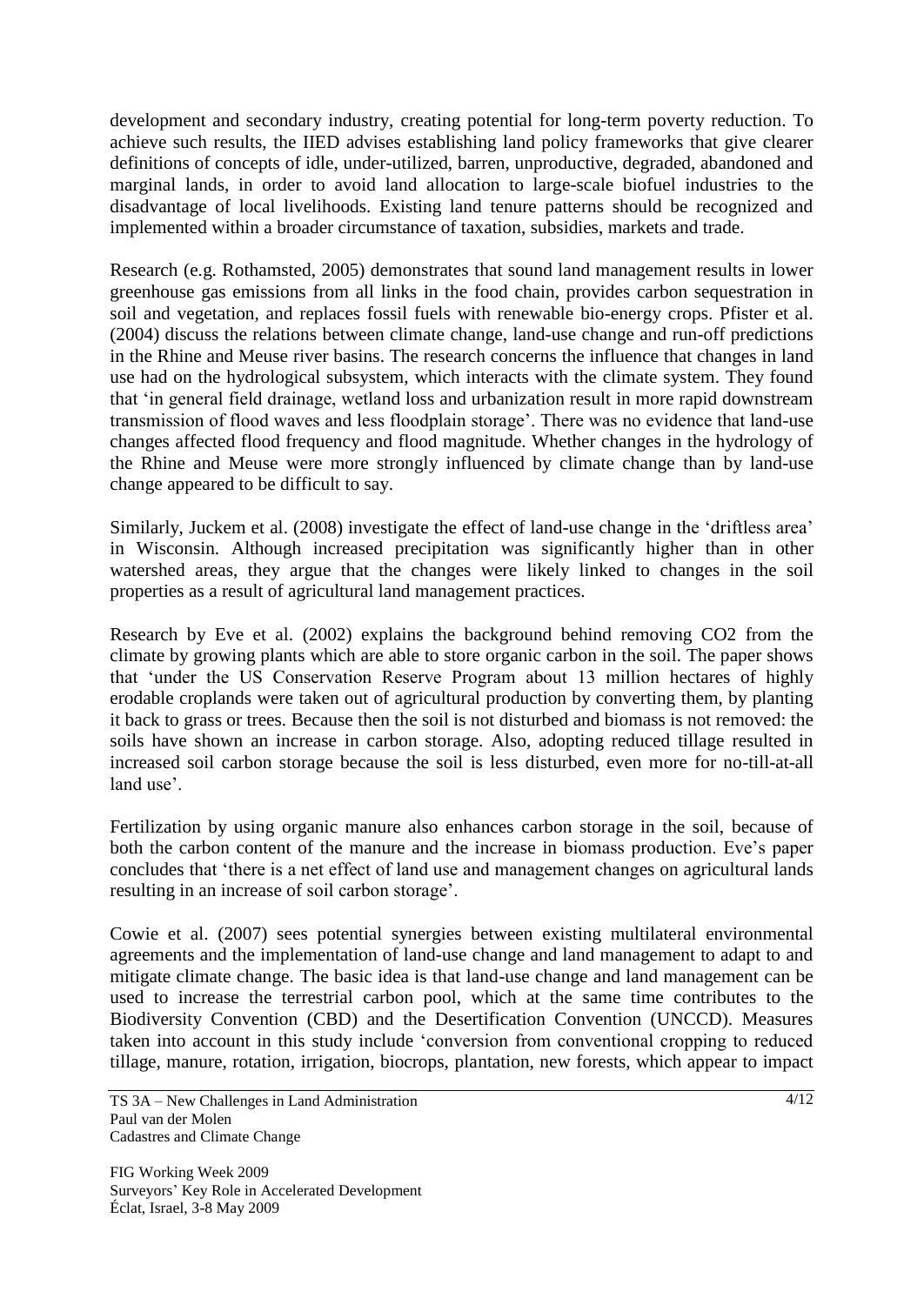on both less emissions of greenhouse gases, biodiversity and desertification and reforestation.' The paper concludes that 'good land management is necessary, in order to manage forests, cropping and grazing systems, biofuel production and that –when land managers continue to respond to current market demands– the environmental externalities are not acknowledged.'

The land tenure problem regarding carbon sequestration becomes manifest in Unruh (2008/9). This research shows that 'the possibility of sequestering large quantities of atmospheric carbon through woody biomass increment via tree planting projects in the tropics…has impressive potential'. However, afforestation and reforestation projects have to be initiated by governments that have often little to say in areas outside the urban sphere, because the Western notion of property rights and land law are often limited to those particular parts of the country. In remote and rural areas, customary land management prevails and is overruled by statutory land tenure arrangements. Unruh argues that there are five main obstacles for such projects, namely '(1) the land tenure disconnect between customary and statutory land rights, (2) legal pluralism, (3) tree planting as land claim, (4) the functioning of treed area expansion in smallholder land-use systems and (5) the abandoned land problem.' Tree planting projects require 'improved governance, which assumes single land law for the entire population', through which the land rights of customary land holders can be guaranteed. Literature reveals that this is hardly a realistic way forward, as governments often neglect the land rights of customary peoples and the poor often 'need to be protected against the government…' Furthermore, tree planting in Africa often 'signifies a land claim', so that tree planting projects are perceived by local communities as unfair and unjustified land claims by the government, which are perceived to be conflicting with their own land rights. Unruh asks, 'given the land tenure obstacles to the afforestation and reforestation approach, will it be possible to realize sequestration goals within the time whereby the impact will be meaningful?'

Harper et al. (2007) investigates the potential of greenhouse sinks to underwrite improved land management in Western Australia. The problem is that Australia is faced with 'salinization of land and water resources, recurrent wind and water erosion of both cultivated agricultural lands and rangeland, and the prospect of continued climate change due to increases in the concentration of greenhouse gases in the atmosphere.' There might be 'opportunities for the land management sector arising from greenhouse gas abatement and in particular the development of carbon sinks as a result of land use change.' The carbon storage can be used to fulfill the Kyoto obligations and opens opportunities for trading in emission reductions. The research investigates the possibilities of 'carbon farming' by planting trees and shrubs on (private) farmland and de-stocking rangeland.

Carbon farming requires a title, which is made possible under the Australian Carbon Right 2003 legislation, establishing a 'title for the carbon in a sink, separate from that of the land, which provides a legal base for ownership and trading.' These carbon credit titles are treated like property titles, so they also need to be registered. Measures to materialize the potential of carbon sinks include 'reforestation, grazing land management, cropland management, and revegetation.'

TS 3A – New Challenges in Land Administration Paul van der Molen Cadastres and Climate Change

FIG Working Week 2009 Surveyors' Key Role in Accelerated Development Éclat, Israel, 3-8 May 2009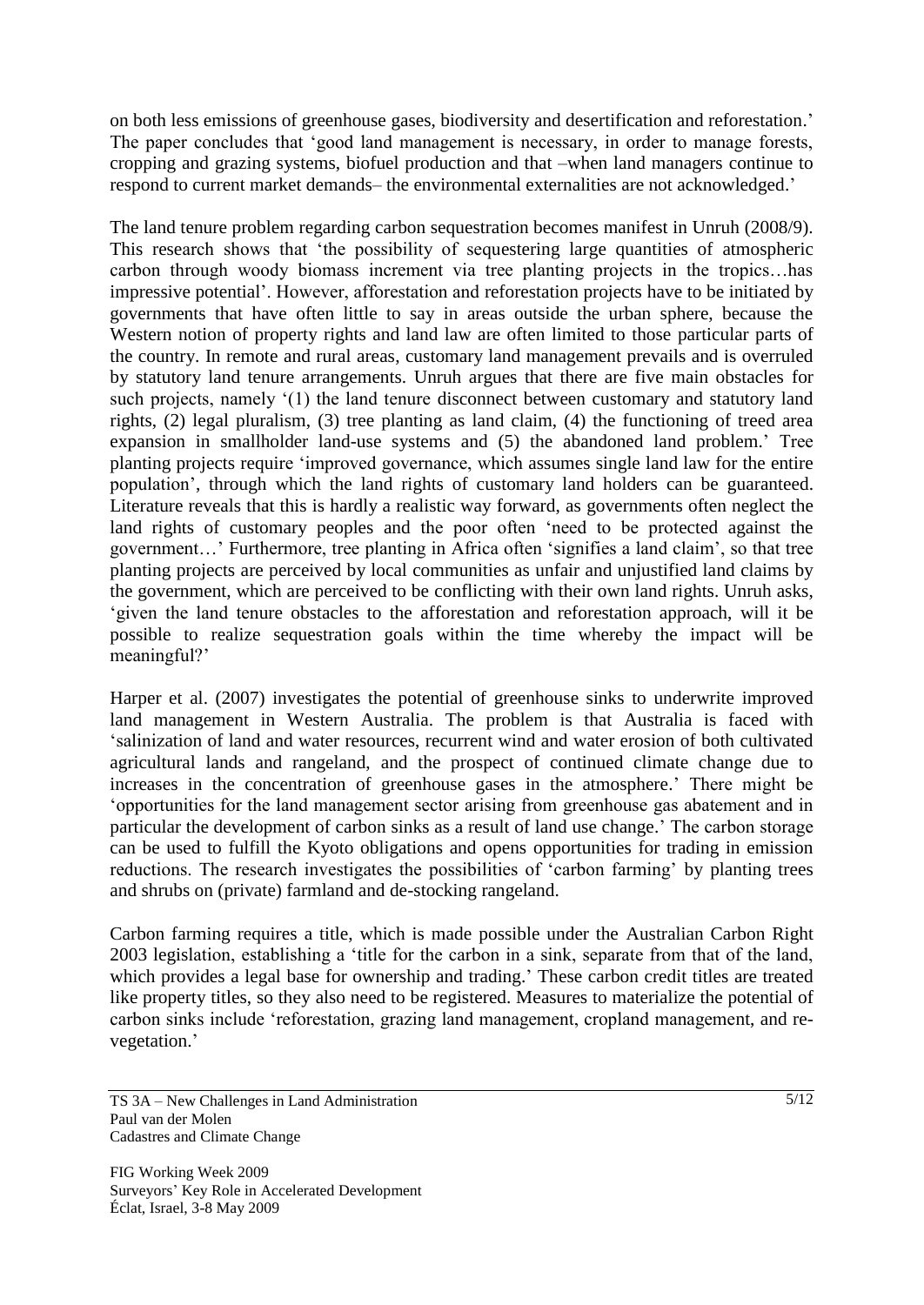## **5. ROLE OF HOUSES AND SPATIAL PLANNING**

According to (IPCC 2007) the largest growth in greenhouse gases emissions between 1970 and 2004 has come from energy supply, transport and industry. In addition to the 'land sector' (section 4), the urban environment therefore also needs attention. 'About 30-40% of the total energy consumption in western countries is assigned to building. About 50% of these refer to the energy consumption for indoor air conditioning (heating and cooling)' (Pulselli et al, 2009). Regarding the effects of climate change on the built environment (Roberts, 2008) clarifies that buildings play an important role in both adaptation and mitigation. Modern building design includes low carbon running costs while 'maintaining comfort'. Super insulation, high performance windows, heat recovery systems, thermal storage are to be included in climate proof design principles. (Hamza et al, 2009) reports about the role of building regulations in the UK, which originally were introduced to safeguard public health and safety, but now -after revision- are seen as a tool for 'limiting the environmental impact of the built environment on natural resources'. Regarding adaptation to the effects of climate change, the construction buildings that are resistant to weather extremes like flooding and storms, require not only new construction methods, but also a land use planning that allocates building construction at the right location (Roberts, 2008). Recognizing the role of various sectors in society for finding solutions for climate change, like the transportation sector, housing sector, agricultural sector, the coordinating mechanism still is the spatial planning especially at local level (Biesbroek et al, 2008). That explains the role of local governments (or 'sub-national governments'), as they have control over 'areas that crucially affect greenhouse emissions, such as transportation, energy use, land use regulation and environmental education' (Puppim, 2008). The role of spatial planning is even more important as the reduction of transport related emissions has a direct relationship with the higher density of land use, resulting in less transport activity both for passengers and freight (Grazi et al, 2008). In order to monitor the energy use, several countries introduced environmental rating of buildings. As more than 80% of energy used in households is dedicated to space heating, large savings are expected to be gained in the housing stock. Sweden investigates an external and an internal factor (Malmqvist et al, 2009), while Denmark, Belgium, the Netherlands, Germany publish so called energy labels, in order to create awareness amongst the populace concerning energy use of houses and potential savings. That energy labeling is not a immediate success, reveals an investigation in Denmark, where no significant energy saving where found despite this was the main goal of the Danish Energy Labelling Scheme (Kjǽrby, 2008) and an investigation by a national real estate agent association (VBO) in the Netherlands, that revealed that only 38% of house buyers paid attention as whether an energy label was available for the property they were interested in (Dutch News, 30 January 2009).

## **6. MITIGATION OF AND ADAPTATION TO CLIMATE CHANGE**

The Kyoto Protocol requires societies to respond to climate change by reducing greenhouse gas emissions ('mitigation') and coping with the changes ('adaptation'). The IPCC report specifically summarizes various options. Regarding mitigation measures related to land and housing, the report suggests e.g. increased production and use of biofuels, reduction of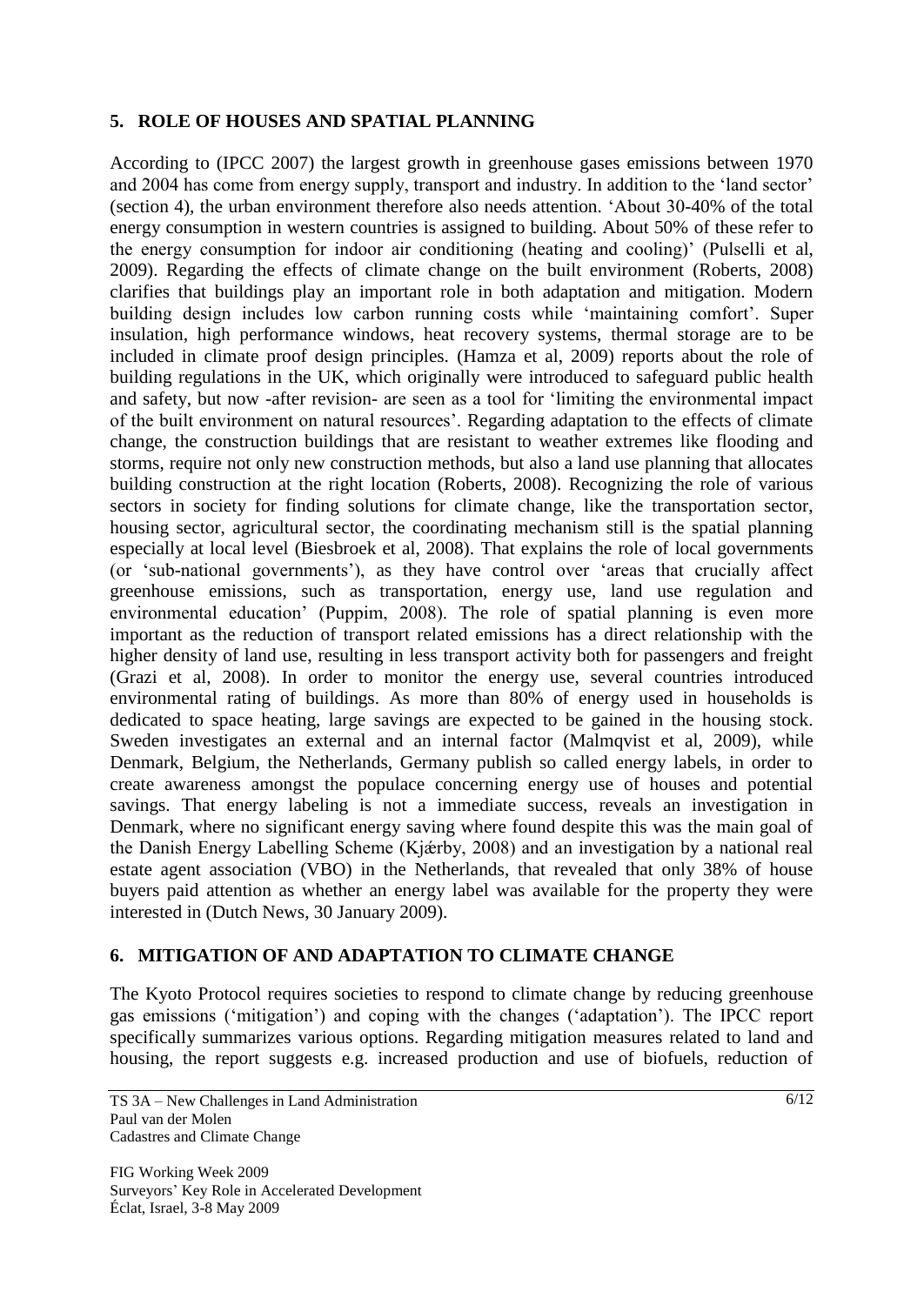transport needs by means of climate-proof land-use planning, energy-efficient houses and commercial buildings by the establishment of energy labeling and building codes, land management to increase soil carbon storage, restoration of degraded lands, application of cultivation methods that improve carbon sequestration (such as more rice cultivation, livestock and manure management), better forest management and better land-use management. Regarding adaptation measures, the report suggests e.g. expanded rainwater harvesting, water storage, crop variety, improved land management to achieve erosion control and soil protection, the construction of seawalls and storm barriers, dune reinforcement, land acquisition and creation of marshlands and wetlands as a buffer against sea level rise and flooding.

Concerning the underlying policy framework, the report refers to institutional reform, land tenure and land reform, capacity building, integrated land-use planning, building codes, and national water policies.

## **7. CARBON CREDITS MARKET**

Articles 3.3 and 3.4 of the Kyoto Protocol provide for the use of greenhouse sinks (carbon sequestration in soils and vegetation) to be used by countries to fulfill their obligation to reduce greenhouse gases. Articles 6, 12 and 17 establish a market for trading assigned emission credits. This is known as the 'compliance market', structured to facilitate the trade in emission rights, based on cooperation with developing countries in carbon sequestration projects ('Clean Development Mechanism'). Article 17 allows countries that have 'assigned emission units' to spare to sell their surplus credits to countries that are over their targets. Since carbon dioxide is the principal greenhouse gas, people speak simply of 'trading carbon' (UFCCC website, accessed 30-9-2008).

The Dutch government, for example, under the Clean Development Mechanism (CDM) of the Kyoto Protocol and the EU Emission Trading Scheme (EU-ETS), has a portfolio of 28 projects in 11 different countries, consisting of various energy technologies such as wind power production, methane gas recovery and biofuel production; the total contracted volume is 17.4 million tons of carbon dioxide equivalent (SenterNovem website, accessed 7-11- 2008). The government even created a supervisory authority for emissions trading: the Dutch Emissions Authority (NEA).

Apart from the compliance market, a 'retail offset market has also emerged, with a focus on voluntary participation by parties not bound by specific caps or regulations. Greenhouse gas emissions can be offset by investing in projects that provide emission reductions elsewhere; critically, the voluntary market is still unregulated in that it has no market standard' (Harris, 2007).

Here we observe the creation of a new commodity, in line with the research on land markets (Wallace et al., 2006a, 2006b), where she describes that land markets increasingly include more complex commodities. In the carbon credit case, this concerns a 'new commodity in the form of emission reductions or removals'.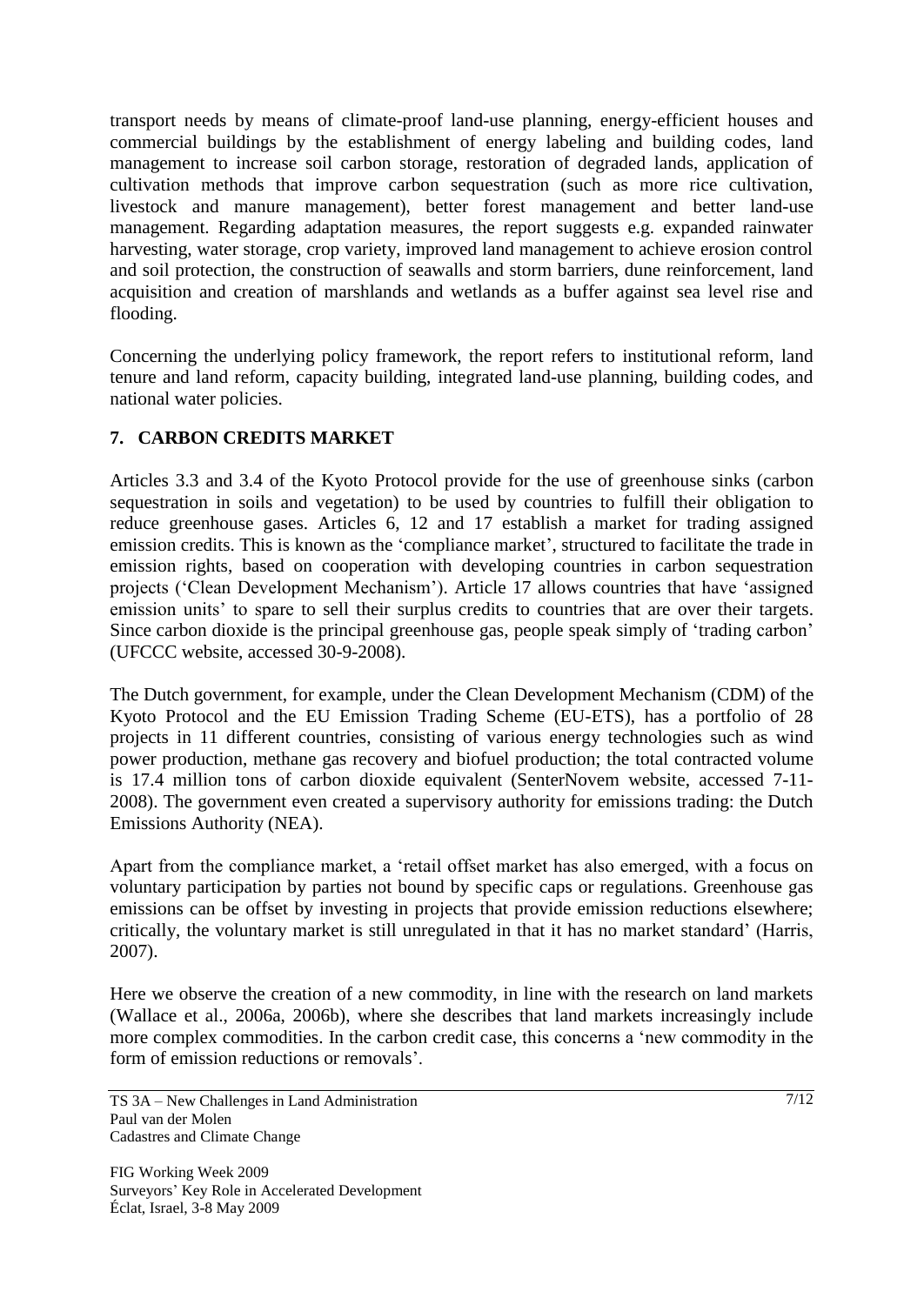This leads to opportunities for such measures as carbon farming (Harper et al., 2007), to generate tradable carbon credits through –in the Australian case– reduction of livestock density, removal of wild grazing animals such as goats and rabbits, conversion from cropping to grazing, conversion from conventional to no-till cropping, re-vegetation (trees, fodder shrubs) and forestry development. In this situation, marketing carbon credits requires a title for a carbon sink, which is separate from the property title for the land ('unbundling of property rights'), which also might require registration.

To date, it is recognized that transactions in voluntary carbon credits such as occur in Australia, Europe and North America are not formally recorded. As cited earlier, Harris (2007) considers the voluntary retail market to be unregulated; in order to increase 'market integrity and to avoid that emission rights are sold more than once, formal registration should be implemented; aside from the credibility gained, this registration could make the market more fungible'. It is remarkable that Harris refers to existing registers such as Triodos Bank's Climate Clearinghouse register, the Greenhouse Gases Register of the Environmental Resources Trust (ERT), and a register managed by the Bank of New York, while existing land administration system could so easily adopt such carbon credit rights in their registers.

## **8. ROLE OF LAND POLICY, LAND INSTRUMENTS AND LAND TOOLS.**

Adaptation to and mitigation of climate change, by their very nature, challenge professionals in the fields of land use, land management, land reform, land tenure and land administration to incorporate climate change issues into their land policies, land policy instruments and facilitating land tools. This is similarly applicable to water and coastal zone professionals. It is clear that land registers and cadastres in themselves cannot induce mitigation and adaptation of climate change. However, they must serve as a sound information base for the implementation of land management policies.

This means that in addition to appropriate registration of land tenure and cadastral geometry, additional information is requires about environmental rating of buildings, energy use, current and potential land use related to carbon stock potential and greenhouse gases emissions, clearer definitions of various land types related to the application of various legal regimes (like what is exactly 'idle' land), flood and storm prone areas, salinization rates and transport indicators. This information might not necessarily be recorded in the land registration and cadastre system itself, but at least connected with it, so that a strong link with private and public rights to land remains in existence.

In the case of 'unbundled' property rights, with the separation of carbon credit titles, these registers and cadastres should be able to register such rights (registration) and to attach appropriate geometric attributes (see section 10) and to make those titles accessible for trade in the carbon credit market. Land registers and cadastres also have to fulfill their most vital purpose, namely to provide land tenure security to right holders, with a focus on the poor, the vulnerable and indigenous peoples, in order to safeguard their land rights in case of e.g. demands for land for purposes of large-scale biofuel production or afforestation for carbon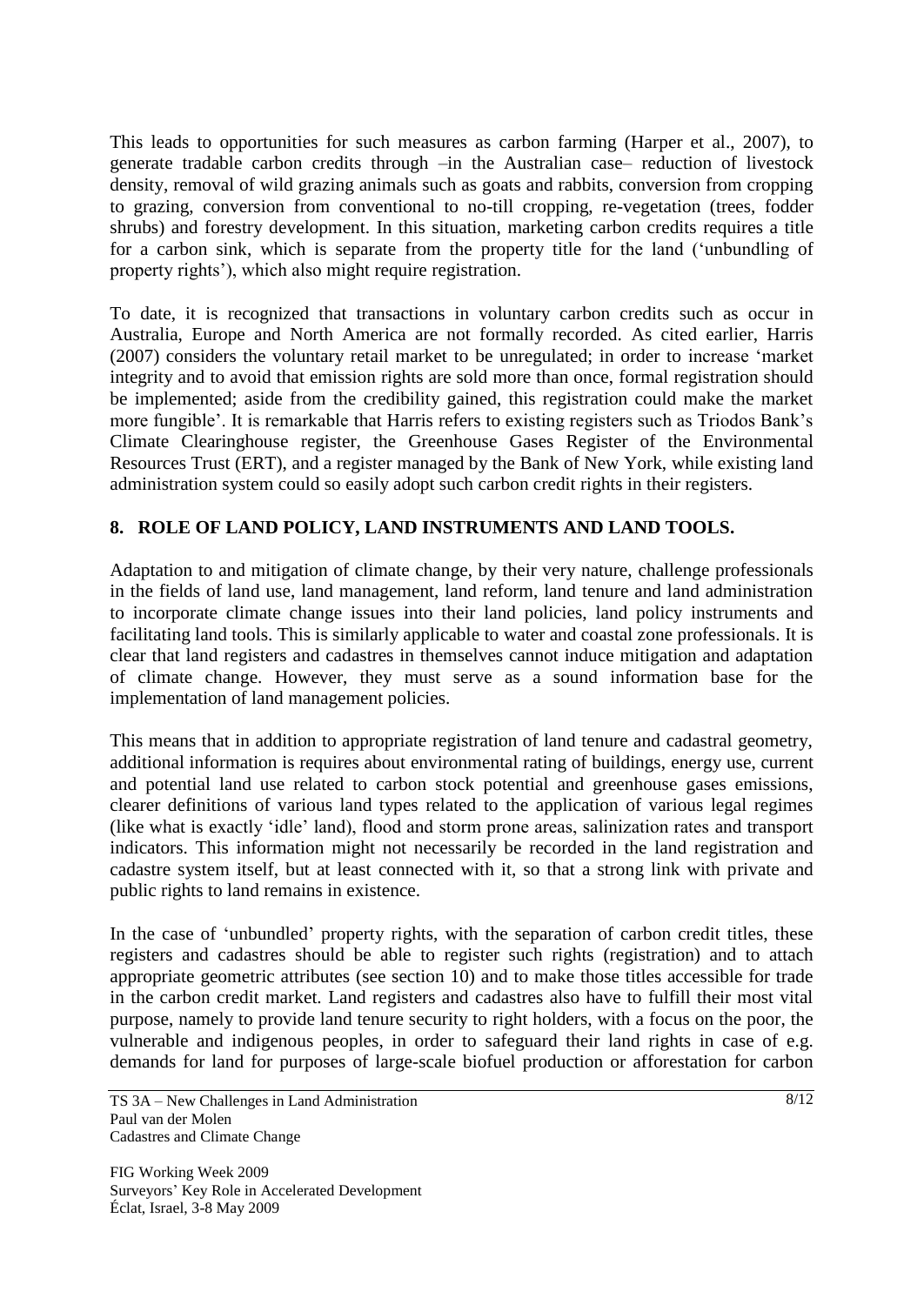sequestration and to provide information about tenure, value and use of land when governments want to encourage changes in livestock, crop production, conversion from arable land to grazing land, from tillage to no-tillage cropping, reforestation and combating degradation of soils though sound land-use planning and management.

When governments want to apply taxation as a measure to achieve such objectives, land registers and cadastres are supposed to provide relevant information about taxable objects, taxable values and taxable persons, including earlier mentioned indicators regarding energy use etc.

When governments need lands to realize certain land use (water storage, carbon sinks), land registers and cadastres should provide information about right holders to be compensated in the land acquisition process, in such a way that people's land rights are respected and the risk of eviction is avoided. When land reform is at stake, land registers and cadastres provide information about the existing land tenure pattern and provide an operational process to change from old to new situations. In summary, land registers and cadastres have a role to play in supporting governments and citizens in their efforts at mitigating climate change and trying to adapt to its impact.

## **9. THE CASE OF THE DUTCH KADASTER**

As one of the signatory parties to the Kyoto Protocol, the Netherlands' government recognizes the urgency and scale of the global climate challenge: its goal is a 30% reduction in greenhouse gas emissions by 2020, relative to the benchmark year of 1990, preferably as part of a European effort. In view of the fact that 50% of the land area in the Netherlands is located below sea level, it is no surprise that coping with the rising average seawater level, the higher run-off and discharge predictions for the major rivers and extreme precipitation forecasts is a priority.

However, the government realizes that measures to cope with water management should be coupled to measures on land use, nature conservation, urbanization, transport and recreation. Therefore, the National Adaptation Policy is based on the concept of integrated land-use planning, which combines objectives of sustainable coastal defense measures, supplemented by robust river water systems, sustainable cities, climate-proof buildings and climate-proof agriculture.

Since January 1, 2008, legislation has entered into effect that requires an energy label to be available at the time of transactions related to the construction, sale or letting of houses. The energy label issued for a specific house provides information about the energy consumed during its standardized use. These energy labels form a new category in the land registers. To date, the Netherlands' Cadastre, Land Registry and Mapping Agency, known as Kadaster, has registered about 50,000 labels. The energy labels are open for public inspection, as is all cadastral data.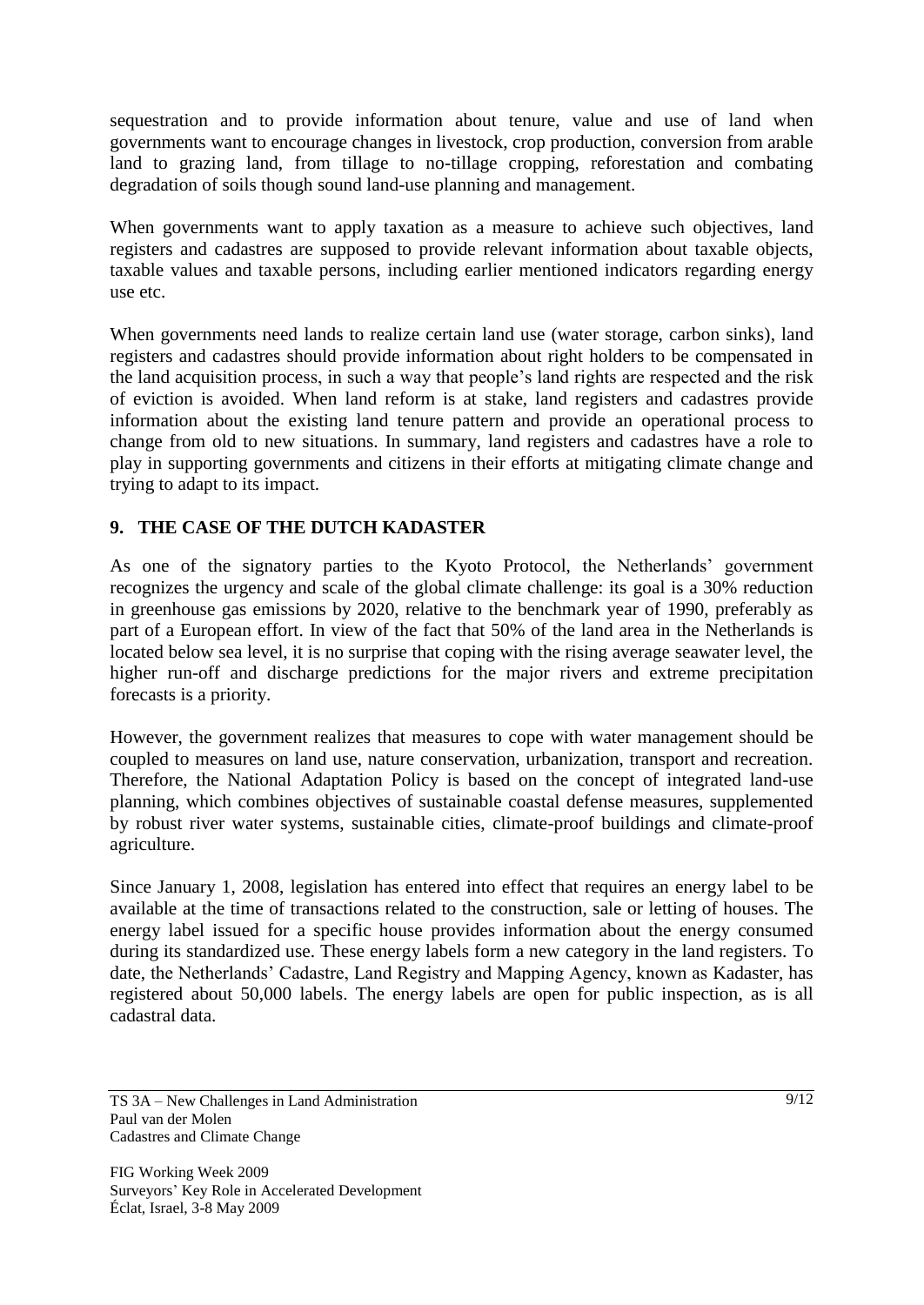Kadaster supports the government in providing not only all information about land tenure, value and use of land and houses, but also about public properties and environmental limitations regarding use, noise, soil pollution, nuisance. It also supports land acquisition by the government in order to implement anti-flooding measures.

The land consolidation expertise available at Kadaster is put into practice when the government aims at realizing better climate-proof agricultural business structures as well as sub-catchments for river water. As a consequence of sea level rise, seawater will also penetrate further into the estuaries of the Rhine and Meuse, causing salt intrusion leading to high salt concentrations. In this area as well, Kadaster provides relevant land information to support land-based anti-salinization spatial planning.

## **10. JOB OPPORTUNITIES FOR LAND SURVEYORS?**

A study by the IPPC (2000) reveals widespread demand for a well-designed carbon accounting system that provides for the 'transparent, consistent, comparable, complete, accurate, verifiable and efficient recording and reporting of changes in carbon stocks and/or changes in greenhouse gas emissions by resources and removals by sinks from applicable land use, land use change and forestry activities'. Although different approaches are possible, in many cases land surface areas, above-ground and below-ground volumes of biomass, canopy surveys, and geoinformation play a role. The Greenhouse Office of the Australian Department of Environment publishes its Full Carbon Accounting Model on the web (Full CAM, assessed 13-11-2008) and also provides what is known as a 'National Carbon Accounting Toolbox and Data Viewer' to allow land managers to ensure that their projects or regional emissions accounts are determined on a similar basis to Australia's official recording of emissions from the land sector.

The methods used for calculating carbon credits demonstrate a remarkable similarity to the work of quantity surveyors, whose profession it is to survey land areas and volumes to estimate building and construction costs. To date, the author is unaware of any publications which explore the possible extension of the surveying profession towards the quantification and qualification of carbon credits and emission reduction rights.

### **11. CONCLUSIONS**

Land registers and cadastres have to extend their function beyond the conventional use for land markets and land taxation. The data comprised in the land information systems are also useful to facilitate government policy on adapting to and mitigating climate change. Registering new rights in the form of carbon credit titles would be feasible. With all these aspects in mind, the idealistic concept of registers and cadastres as 'multi-purpose' land administration systems becomes a real possibility.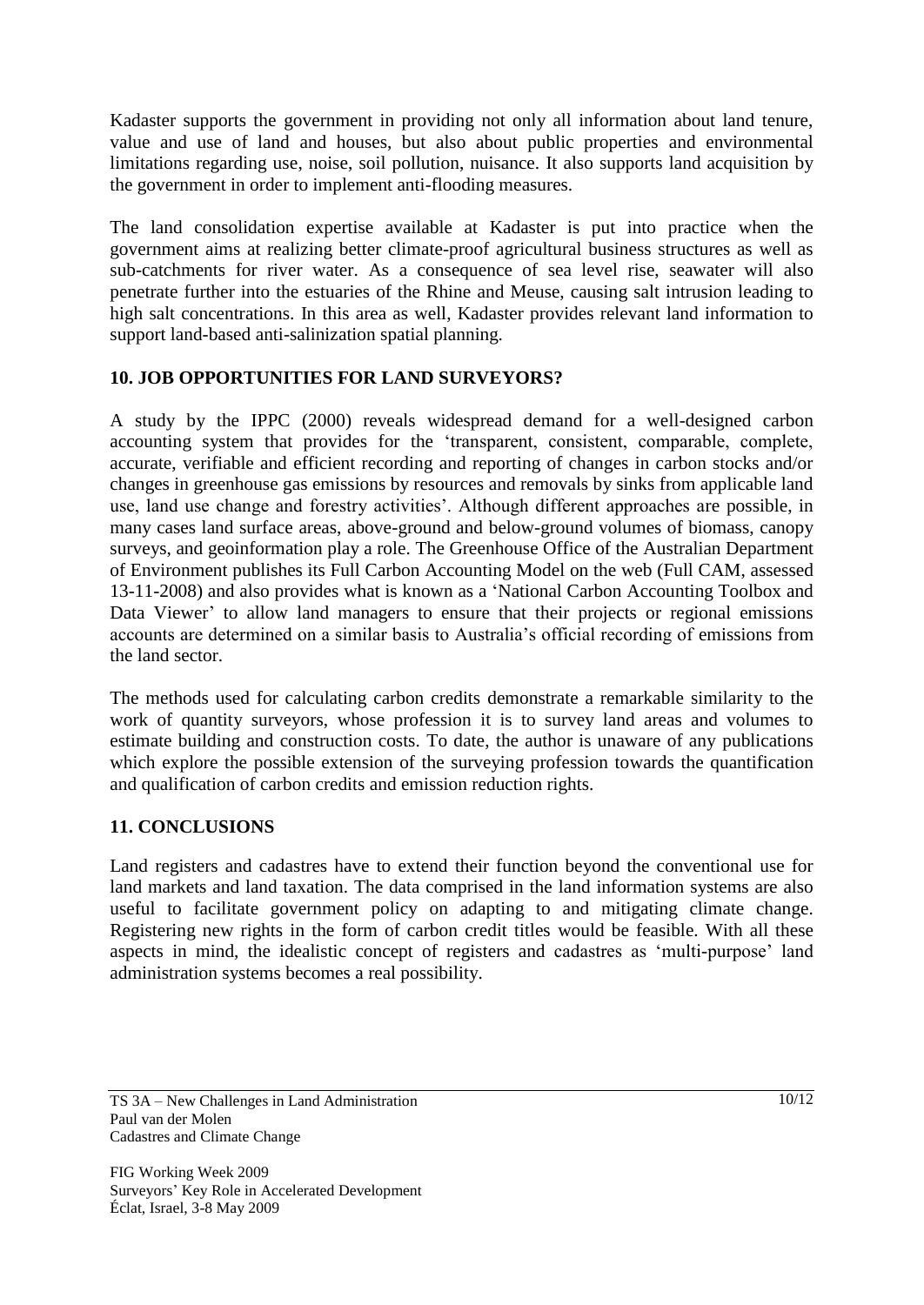#### **REFERENCES**

- **Biesbroek, G.R.,** Swart, R.J., van der Knaap, W.G.M., 2008, The mitigation-adaptation dichotomy and the role of spatial planning, Habitat International xxx (2008) in press, *Elsevier Science.*
- **Cotula**, L., Dyer, N., Vermeulen, S., 2008, Bio-energy and Land Tenure, IIED/FAO Land Tenure Technical Papers No 2 (May 2008).
- **Cowie**, A., Schneider, U.A., Montanarella, L., 2007, Potential synergies between existing multilateral environmental agreements in the implementation of land use, land change and forestry activities, Environmental Science and Policy 10 (2007) 335- 352, *Elsevier Science*.
- **Eve**, M.D., Sperow, M., Paustian, K., Follett, R., 2002, National-scale estimation of changes in soil carbon stocks on agricultural lands, Environmental Pollution, 116 (2002) 431-438, *Elsevier Science.*
- **Grazi, F.,** van den Bergh, J.C.J.M., 2008, Spatial organization, transport, and climate change, Ecological Economics 67 (2008) 630-639, *Elsevier Science.*
- **Harper**, R.J., Beck, A.C., Ritson, P., Hill, M.J., Mitchell, C.D., Barrett, D.J., Smettem, K.R.J., Mann, S.S., 2007, The potential of greenhouse sinks to underwrite improved land management, Ecological Engineering 29 (2007) 329-341, *Elsevier Science*.
- **Harris**, E., 2007, The Voluntary Carbon Offsets Market, IIED Markets for Environmental Services Number 10, 2007, London UK.
- **Huq**, S., Reid, H., Murray, L.A., 2006, Climate Change and Development Links, IIED gatekeeper Series 123, IIED London.
- **Intergovernmental Panel on Climate Change** IPCC, 2007, Synthesis Report 2007.
- Juckem, P.F., Hunt, R.J., Anderson, M., Robertson, D.M., Effects of climate and land management change on stream flow in the driftless area of Wisconsin, Journal of Hydrology (2008) 335, 123-130, *Elsevier Science*.
- **Netherlands Ministry** Housing, Spatial Planning and the Environment, 2007, Maak ruimte voor klimaat ('Make space for climate'): national adaptation strategy, an intragovernmental policy memo, The Hague NL.
- Pfister, L., Kwadijk, J., Musy, A., Bronstert, A., Hoffmann, L., 2004, Climate Change, Land Use Change and Runoff Prediction in the Rhine-Meuse Basins, River Research and Applications 20 (2004) 229-241, *John Wiley & Sons.*
- **Pulselli, R.M.,** Simonchi, E., Marchettini, N., Energy and Energy based cost-benefit evaluation of building envelopes, Building and Environment 44 (2009) 920-928 *Elsevier Science.*
- **Puppim de Oliveira, J.A.,** 2008, The Implementation of climate change related policies at sub-national level, Habitat International xxx (2008), in press, *Elsevier Science.*
- **Roberts, S.,** 2008, Effects of climate change on the built environment, Energy Policy 36 (2008) 4552-4557, *Elsevier Science.*
- **UNFCCC,** 1998, Kyoto Protocol (entered into force 2005) website www.unfccc.int
- **Unruh**, J.D., 2008/9, Carbon Sequestration in Africa: the land tenure problem, Global Environmental Change, in press, *Elsevier Science*.

TS 3A – New Challenges in Land Administration Paul van der Molen Cadastres and Climate Change